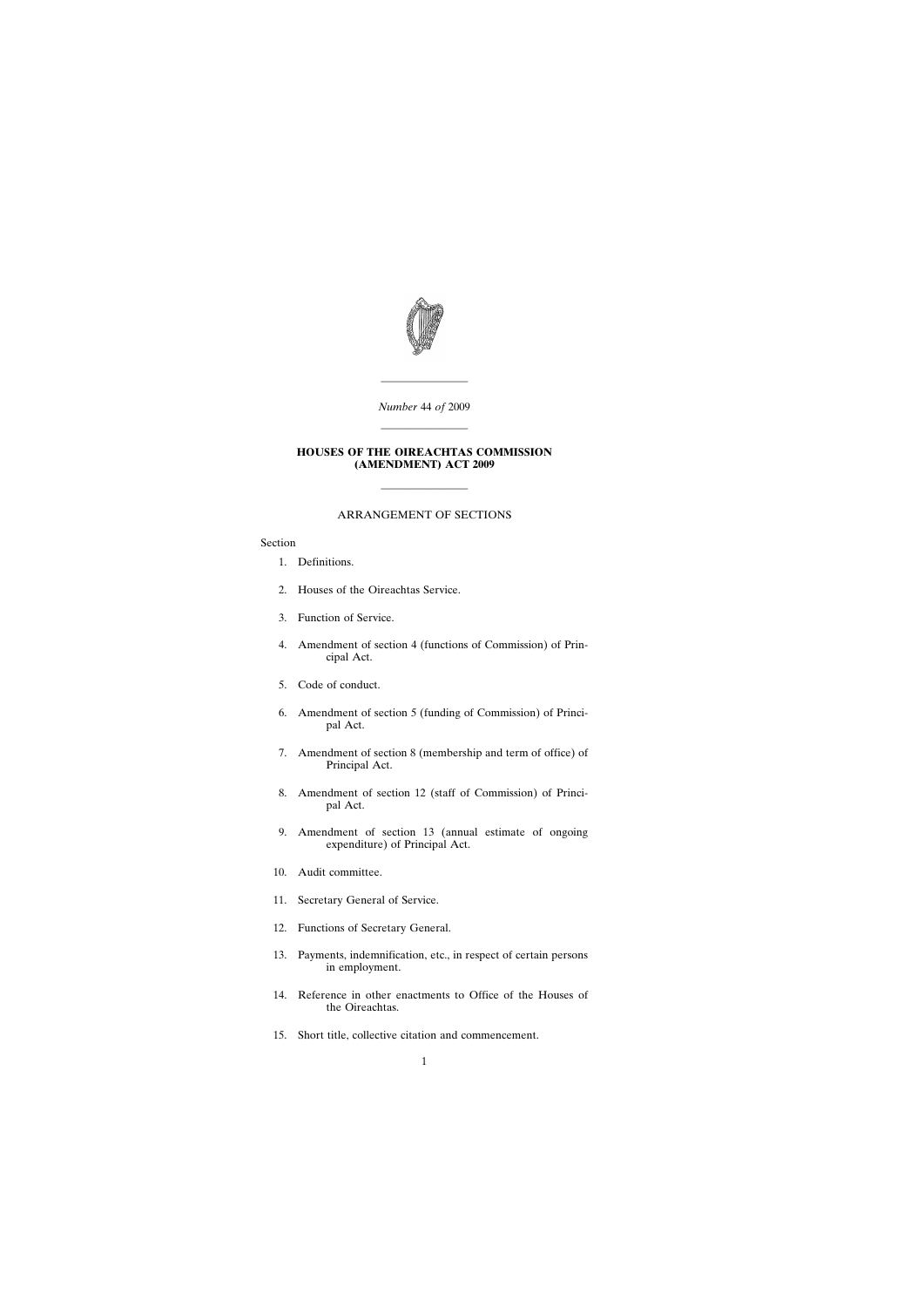# [*No.* **44.**] *Houses of the Oireachtas Commission* [2009.] *(Amendment) Act* 2009*.*

# **[SCHEDULE](#page-11-0)**

# PART 1

### Amendment of Acts to Change Name of Office of the Houses of the Oireachtas to Houses of the Oireachtas Service

# PART 2

#### Amendment of Statutory Instruments to Change Name of Office of the Houses of the Oireachtas to Houses of the OIREACHTAS SERVICE

#### ACTS REFERRED TO

————————

| Civil Service Regulation Act 1956                                                                       | 1956, No. 46         |
|---------------------------------------------------------------------------------------------------------|----------------------|
| Civil Service Regulation (Amendment) Act 2005                                                           | 2005, No. 18         |
| Comptroller and Auditor General Acts 1866 to 1998                                                       |                      |
| Comptroller and Auditor General (Amendment) Act 1993                                                    | 1993, No. 8          |
| Disability Act 2005                                                                                     | 2005, No. 14         |
| Electoral (Amendment) Act 2004                                                                          | 2004, No. 15         |
| Ethics in Public Office Act 1995                                                                        | 1995, No. 22         |
| Exchequer and Audit Departments Act 1866                                                                | 29 & 30 Vict., c. 39 |
| Freedom of Information Act 1997                                                                         | 1997, No. 13         |
| Houses of the Oireachtas Commission Act 2003                                                            | 2003, No. 28         |
| Houses of the Oireachtas Commission Acts 2003 and 2006                                                  |                      |
| Houses of the Oireachtas Commission (Amendment) Act<br>2006                                             | 2006, No. 39         |
| National Treasury Management Agency (Amendment)<br>Act 2000                                             | 2000, No. 39         |
| Official Languages Act 2003                                                                             | 2003, No. 32         |
| Oireachtas (Allowances to Members) Act 1962                                                             | 1962, No. 32         |
| Oireachtas (Miscellaneous Provisions) and Ministerial and<br>Parliamentary Offices (Amendment) Act 1996 | 1996, No. 39         |
| (Recruitment)<br>Service<br>Public<br>Management<br>and<br>Appointments) Act 2004                       | 2004, No. 33         |
| Staff of the Houses of the Oireachtas Act 1959                                                          | 1959, No. 38         |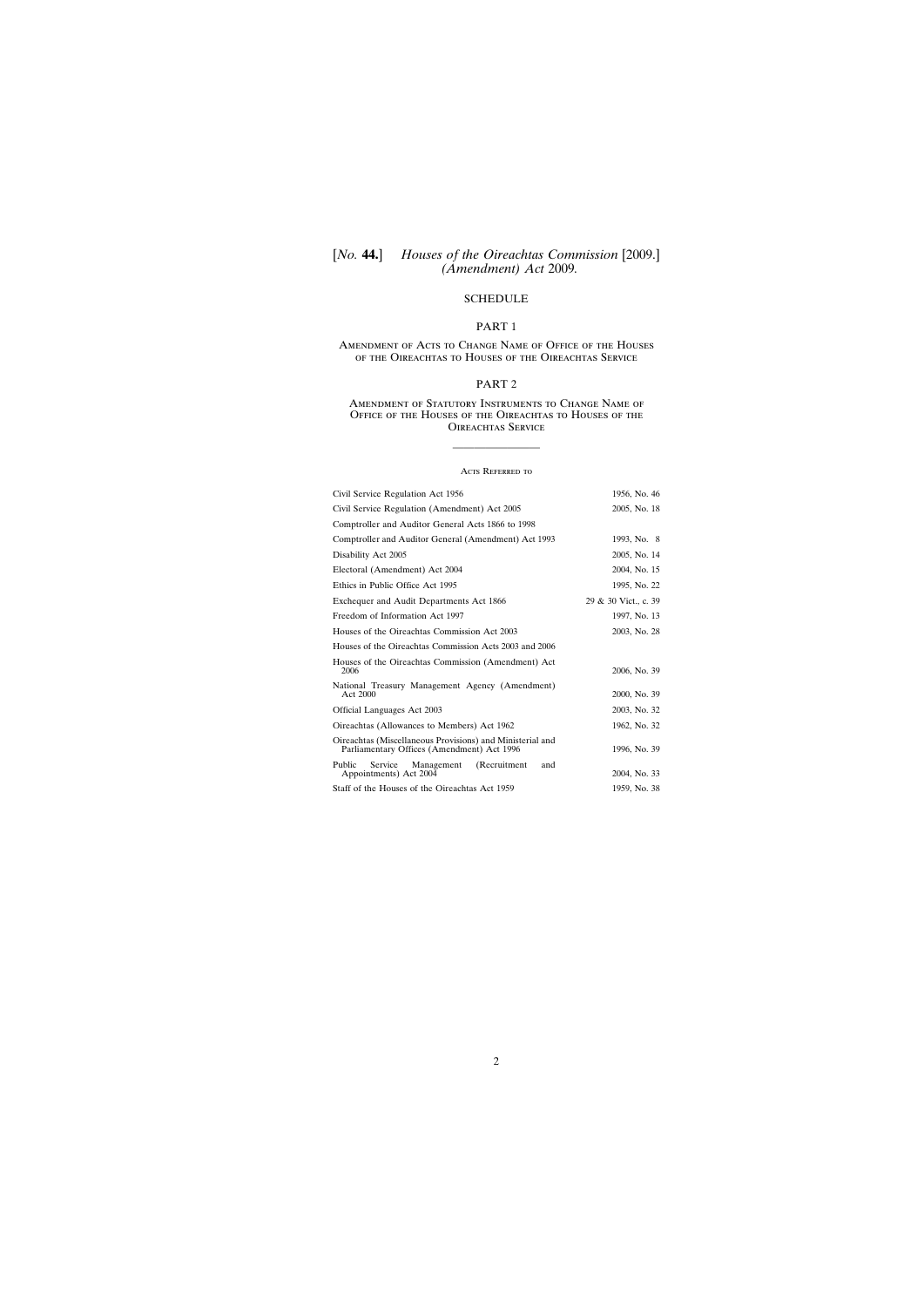<span id="page-2-0"></span>

*Number* 44 *of* 2009

————————

————————

#### **HOUSES OF THE OIREACHTAS COMMISSION (AMENDMENT) ACT 2009**

————————

AN ACT TO AMEND AND EXTEND THE HOUSES OF THE OIREACHTAS COMMISSION ACT 2003 AND TO AMEND ACCORDINGLY THE REFERENCES TO THE OFFICE OF THE HOUSES OF THE OIREACHTAS IN CERTAIN ENACTMENTS.

[21*st December*, 2009]

BE IT ENACTED BY THE OIREACHTAS AS FOLLOWS:

**1**.—In this Act—

Definitions.

"Act of 2006" means Houses of the Oireachtas Commission (Amendment) Act 2006;

"Principal Act" means Houses of the Oireachtas Commission Act 2003.

**2**.—Section 2(1) of the Principal Act is amended by—

Houses of the Oireachtas Service.

- (*a*) deleting the definition of "Office of the Houses of the Oireachtas" (inserted by section 2(*a*) of the Act of 2006),
- (*b*) inserting after the definition of "functions" the following:

" 'Houses of the Oireachtas Service' or, in the Irish language, 'Seirbhís Thithe an Oireachtais' means the office of the public service that is staffed by civil servants of the State, employed by the Commission, who exercise functions under section 3A and under the Commission in running the Houses of the Oireachtas under section 4(1);",

and

(*c*) by inserting after the definition of "Secretary General" the following:

" 'Service' means Houses of the Oireachtas Service.".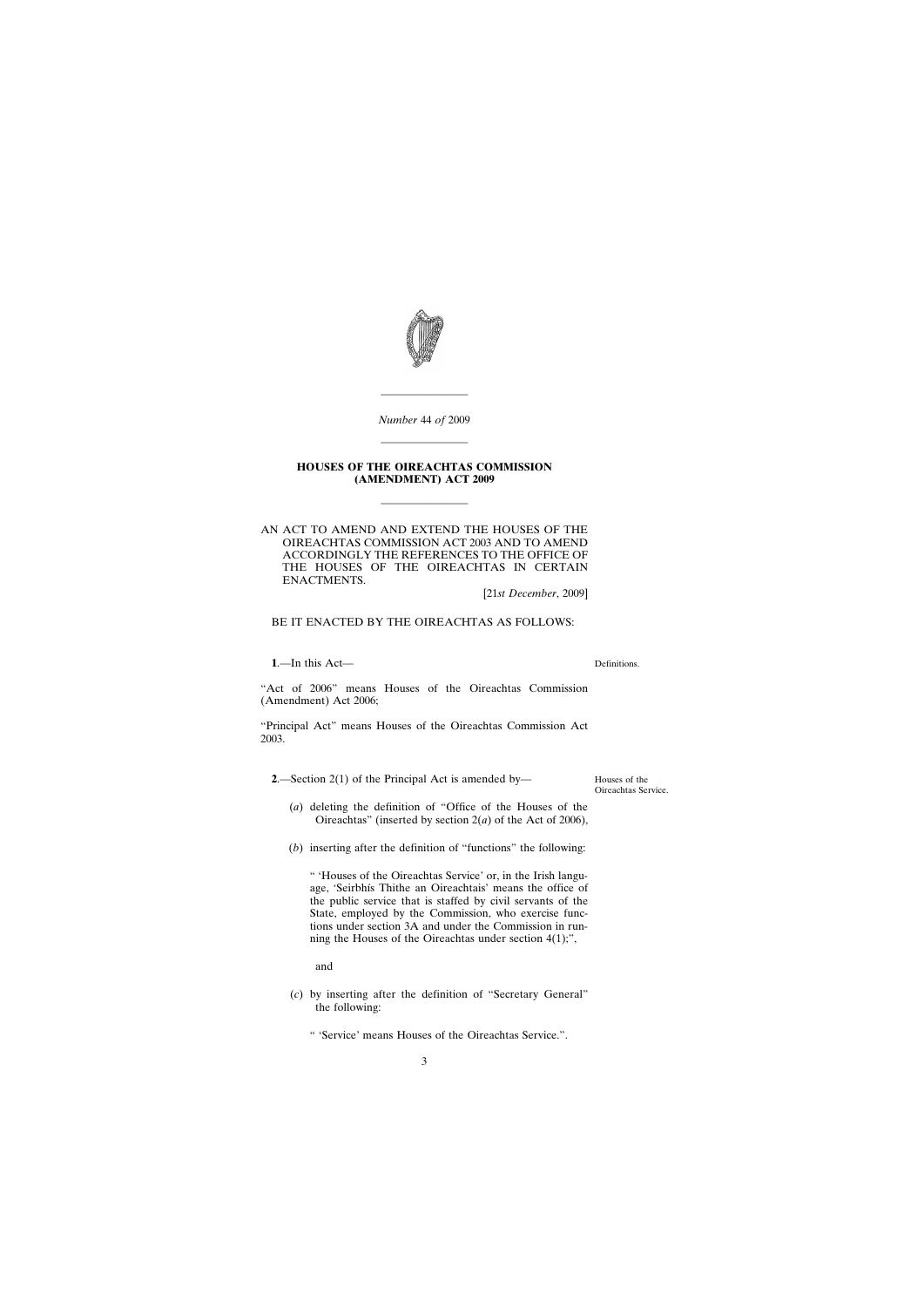<span id="page-3-0"></span>Function of Service. **3**.—The Principal Act is amended by inserting after section 3 the following:

> "3A.—The function of the Service is to provide advice and support services to—

- (*a*) the Commission,
- (*b*) the Houses of the Oireachtas and their Committees, and
- (*c*) members of the Houses of the Oireachtas.".

Amendment of section 4 (functions of Commission) of Principal Act.

- **4**.—Section 4 of the Principal Act is amended—
	- (*a*) by substituting for subsection (1) (inserted by section 3(1) of the Act of 2006) the following:
		- "(1) The functions of the Commission are—
			- (*a*) to provide for the running of the Houses of the Oireachtas,
			- (*b*) to act as governing body of the Service,
			- (*c*) to consider and determine policy in relation to the Service, and
			- (*d*) to oversee the implementation of that policy by the Secretary General.

(1A) The Commission shall be accountable to the Houses of the Oireachtas for the performance of its functions.",

- (*b*) in subsection (2), in paragraph (*b*), by substituting "the Service" for "the Office of the Houses of the Oireachtas", and
- (*c*) by substituting for subsection (4A) (inserted by section 3(3) of the Act of 2006) the following:

"(4A) The Commission may prepare and publish guidelines for members of Dáil Éireann and Seanad Éireann in relation to the use of services and facilities provided out of public funds following a dissolution of Dáil Éireann, and—

- (*a*) may provide such services and facilities, and
- (*b*) shall specify an appropriate charge for such use made other than in respect of duties as public representatives.

(4B) The Commission shall have regard to the need to secure the most beneficial outcomes consistent with the achievement of value for money in the use of the resources available to it.".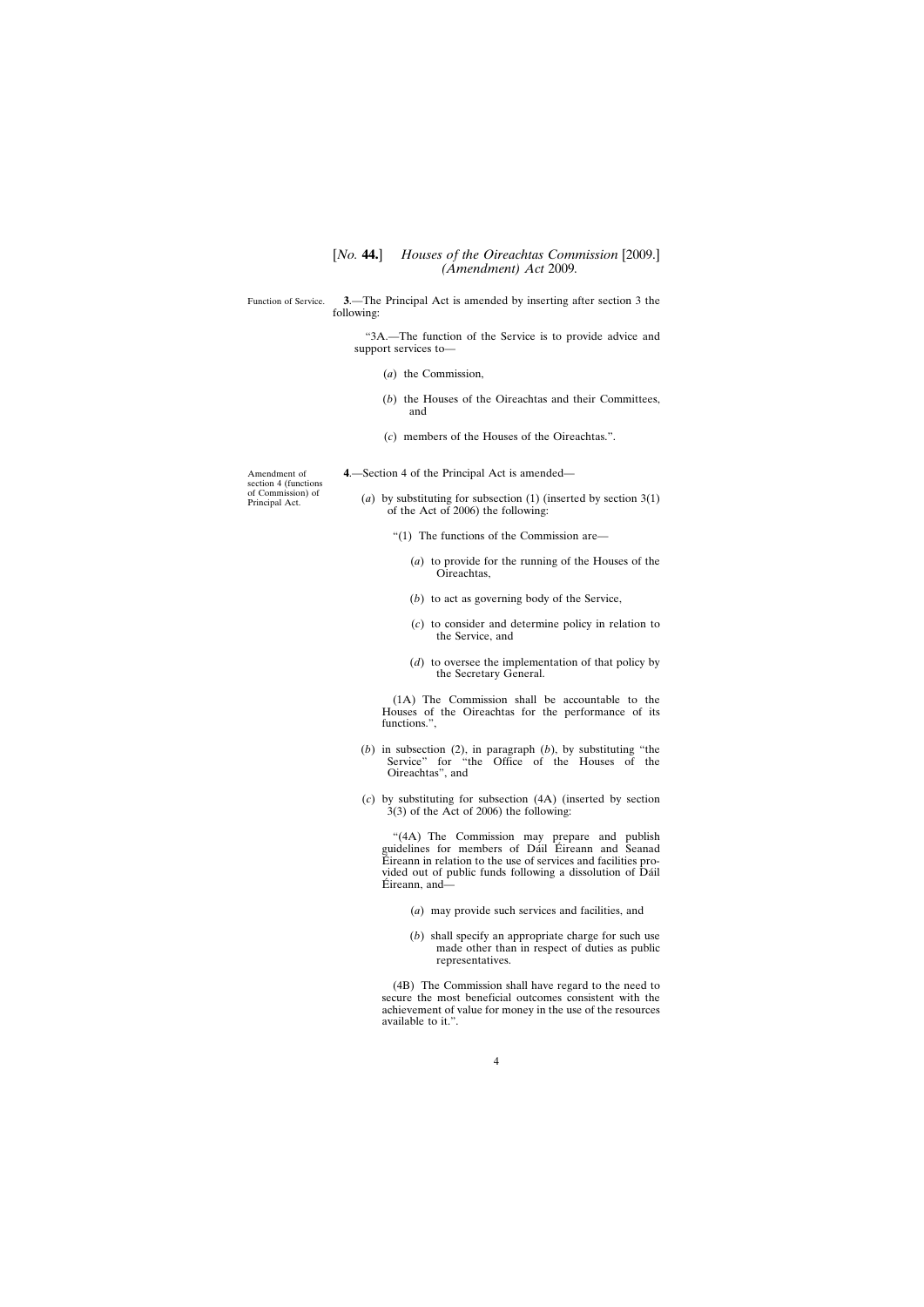<span id="page-4-0"></span>**5**.—The Principal Act is amended by inserting after section 4 the Code of conduct. following:

"4A.—(1) The Commission, after consultation with the Standards in Public Office Commission, shall prepare and publish a code of conduct for the guidance of members of the Commission.

(2) A member of the Commission shall have regard to and be guided by the code in the performance of his or her functions and in relation to any other matters to which the code relates.

(3) The Secretary General, at the request of a member of the Commission, may give advice to the member in relation to the application of the code.".

**6**.—Section 5 of the Principal Act is amended by substituting for Amendment of subsections (1) and (2) (inserted by section 4 of the Act of 2006) section 5 (funding the following:

of Commission) of Principal Act.

"(1) Subject to subsection (2), the expenditure incurred by the Commission in the performance of its functions during the period of 3 years from 1 January 2010, shall be charged on and paid out of the Central Fund, or the growing produce thereof.

(2) Not more than the sum of  $\epsilon$ 360,000,000 shall be so charged and paid out.".

**7.**—(1) Section 8 of the Principal Act is amended by substituting Amendment of for subsections (11) and (12) the following:

section 8 (membership and term of office) of

section 12 (staff of Commission) of Principal Act.

"(11) An ordinary member of the Commission may be Principal Act. removed from office at any time for stated reasons by resolution passed by Dáil Éireann or Seanad Éireann, as may be appropriate.".

(2) The amendment effected by *subsection (1)* applies to ordinary members of the Commission appointed after this Act comes into operation.

**8**.—Section 12 of the Principal Act is amended by inserting after Amendment of subsection (3) the following:

"(3A) A person who is a civil servant and is—

- (*a*) transferred under subsection (1), or
- (*b*) appointed under subsection (3)(*a*),

is a civil servant of the State.".

**9**.—Section 13 of the Principal Act is amended by inserting after Amendment of subsection (4) the following:

section 13 (annual estimate of ongoing expenditure) of

"(4A) If, in any year, on the advice of the Secretary General, Principal Act.the Commission is satisfied that the amount of moneys required by it—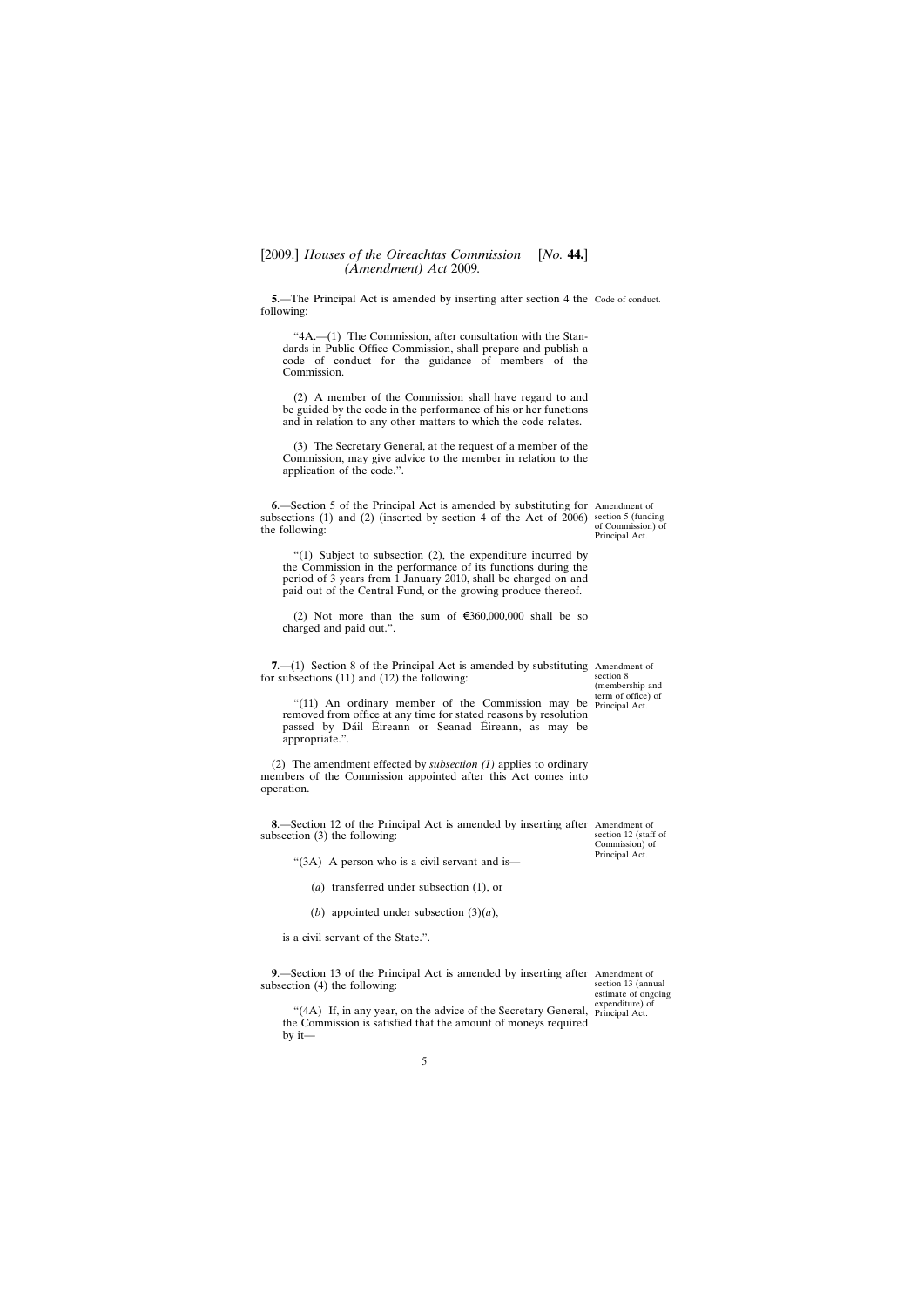- <span id="page-5-0"></span>(*a*) in respect of ongoing expenditure for a period of 12 months starting on 1 January, or
- (*b*) in respect of any matter specified in Schedule 1 as a grant-in-aid,

will exceed the amount of moneys specified in respect of any such period or matter by the Commission in a statement of estimates prepared and published in accordance with subsection (1), the Commission shall prepare and publish a supplementary statement of estimates of the additional amount of moneys required by it to meet such excess.

(4B) Any supplementary statement of estimates prepared and published by the Commission shall, not later than the end of the period to which it relates, be presented to Dáil Éireann in the manner set out in subsection  $(3)(a)$  and, when Dáil Éireann has taken note of the statement, it shall be furnished by the Secretary General to the Minister.".

Audit committee. **10**.—The Principal Act is amended by inserting after section 14 the following:

> "14A.—(1) The Commission shall establish an audit committee ('committee') to perform the functions specified in this section.

> (2) As soon as may be following the appointment of the ordinary members of the Commission under section 8(3), the Commission shall appoint the membership of the committee.

- (3) The committee shall consist of the following persons:
	- (*a*) one member of the Commission,
	- (*b*) at least one but not more than 3 members of either House of the Oireachtas who are not members of the Commission,
	- (*c*) at least 2 but not more than 3 other persons nominated by the Secretary General who are professionally qualified in finance or accounting or have experience of auditing and who are not, and have never been, members of the Houses of the Oireachtas, and
	- (*d*) one member of the staff of the Service nominated by the Secretary General, not being a staff member with direct responsibility for financial functions.
- (4) The quorum for a meeting of the committee shall be 3.

(5) The Commission shall designate one of the persons appointed under subsection  $(3)(c)$  as the chairperson of the committee.

(6) (*a*) The members of the committee appointed under subsection  $(3)(a)$  and  $(b)$  shall hold office for the duration of their membership of the Commission or of the relevant House of the Oireachtas, as the case may be.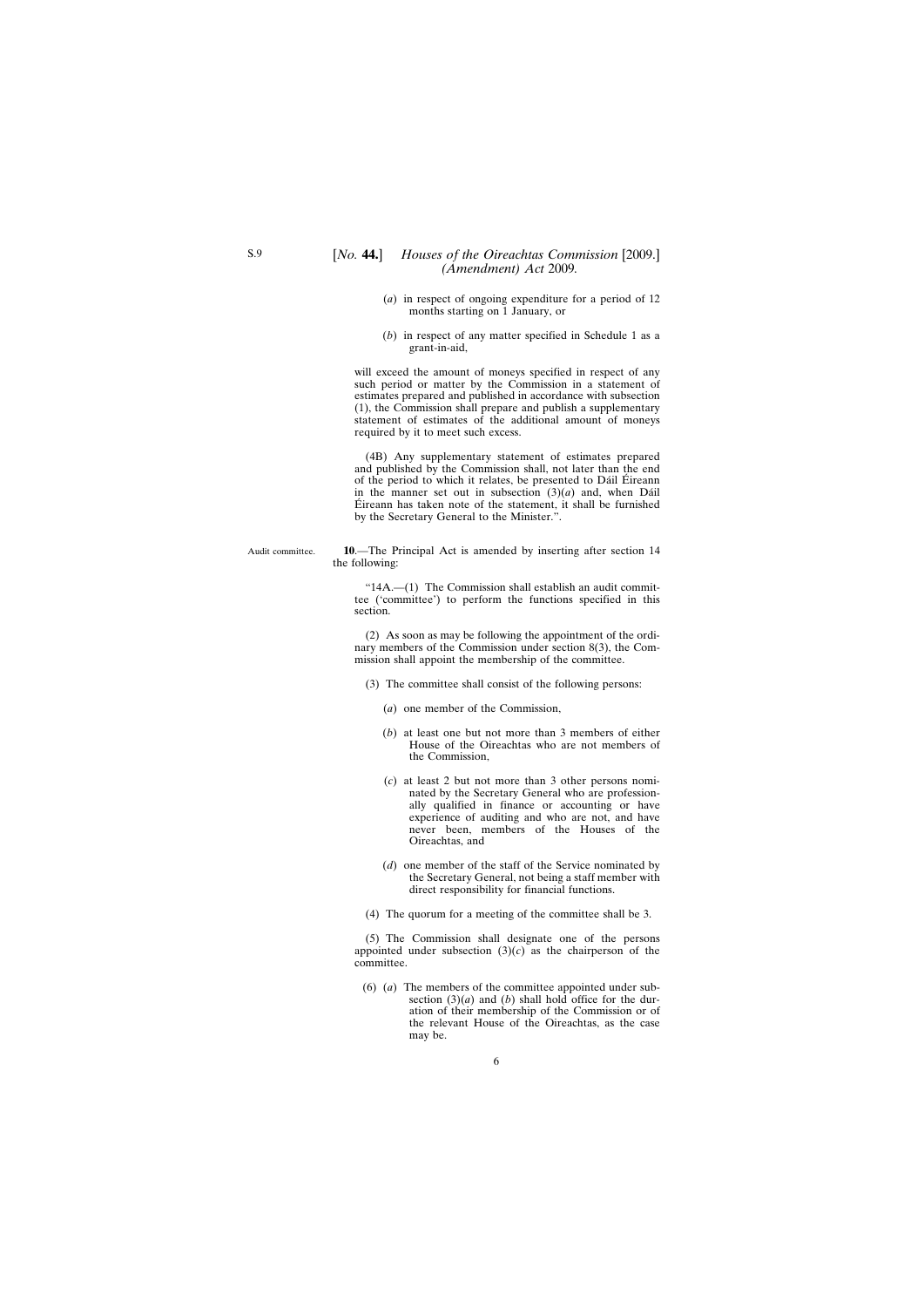# [2009.] [ *Houses of the Oireachtas Commission No.* **44.**] *(Amendment) Act* 2009*.*

(*b*) The members of the committee appointed under subsection  $(3)(c)$  and  $(d)$  shall hold office until their successors are appointed.

(7) Subject to subsection (6), the members appointed under subsection  $(3)(c)$  shall hold office on such other terms and conditions as may be determined by the Commission.

(8) A member of the committee may be removed from office by the Commission at any time for stated reasons.

(9) The Secretary General shall ensure that the committee is provided with all of the Commission's audit plans and reports.

- (10) The committee shall—
	- (*a*) advise the Secretary General on financial matters relating to his or her functions,
	- (*b*) advise the Commission on matters of corporate governance relating to its functions, and
	- (*c*) report in writing at least once a year to the Commission on its activities in the previous year.

(11) The committee's duties under subsection  $(10)(a)$  include advising on the following:

- (*a*) the proper implementation of public service guidelines on financial matters,
- (*b*) compliance with section 22 of the Exchequer and Audit Departments Act 1866, section 19 of the Comptroller and Auditor General (Amendment) Act 1993 and any other obligations imposed by law relating to financial matters,
- (*c*) the appropriateness, efficiency and effectiveness of the Commission's procedures relating to—
	- (i) public procurement,
	- (ii) seeking sanction for expenditure and complying with that sanction,
	- (iii) acquiring, keeping custody of and disposing of assets,
	- (iv) risk management,
	- (v) financial reporting,
	- (vi) internal audit,
	- (vii) internal controls,

and

(*d*) the form of accounts of the Commission for approval by the Minister under section 14.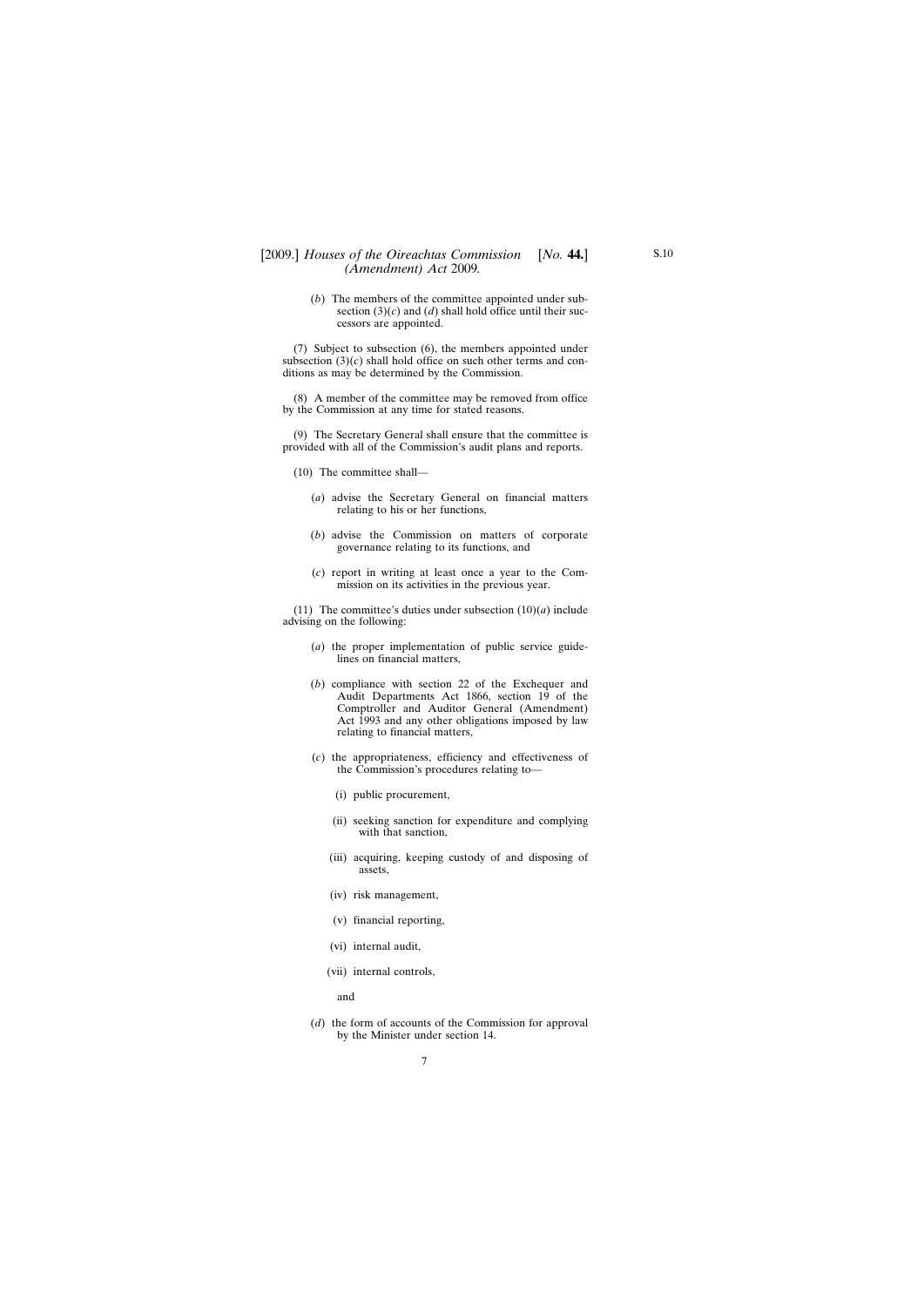(12) The report of the committee under subsection  $(10)(c)$ may be published with the annual report of the Commission under section 6.

(13) The committee shall meet at least 4 times in each year and may invite a person who has responsibility for internal audits or financial matters within the staff of the Service, or any other person it considers appropriate, to attend specific meetings.".

**11**.—The Principal Act is amended by substituting for section 15 the following:

" $15$ .— $(1)$  The person who for the time being holds the office of the Clerk of Dáil Éireann is and may also be referred to as the Secretary General of the Service (in this Act referred to as the 'Secretary General').

(2) The Secretary General is the chief executive of the Commission.

(3) The Secretary General shall be the officer accountable for the accounts of the Commission for the purposes of the Comptroller and Auditor General Acts 1866 to 1998.".

Functions of Secretary General.

Secretary General of Service.

**12**.—(1) Section 16 of the Principal Act is amended—

(*a*) by substituting for subsection (1) the following:

"(1) Subject to determination of matters of policy by the Commission and except as otherwise directed by the Commission or provided by or under any other Act, the Secretary General of the Service has the authority, responsibility and accountability for carrying out the following duties in respect of the Service:

- (*a*) managing and controlling generally the staff and administration of the Service, implementing and monitoring Commission policies appropriate to that service, and delivering outputs as determined with the Commission,
- (*b*) providing advice to the Commission and the chairperson of the Commission on the performance of their functions under this Act,
- (*c*) preparing, with a view to giving effect to subsection (6), an outline of how specific elements of the responsibilities described in paragraphs (*d*) to (*i*) are to be assigned so as to ensure that the functions performed on behalf of the Commission are performed by a member of the staff of the Commission of an appropriate grade or rank,
- (*d*) providing advice to the Commission with respect to any matter within, affecting or connected with, the responsibilities of the Service giving rise to material expenditure chargeable to its accounts,

<span id="page-7-0"></span>S.10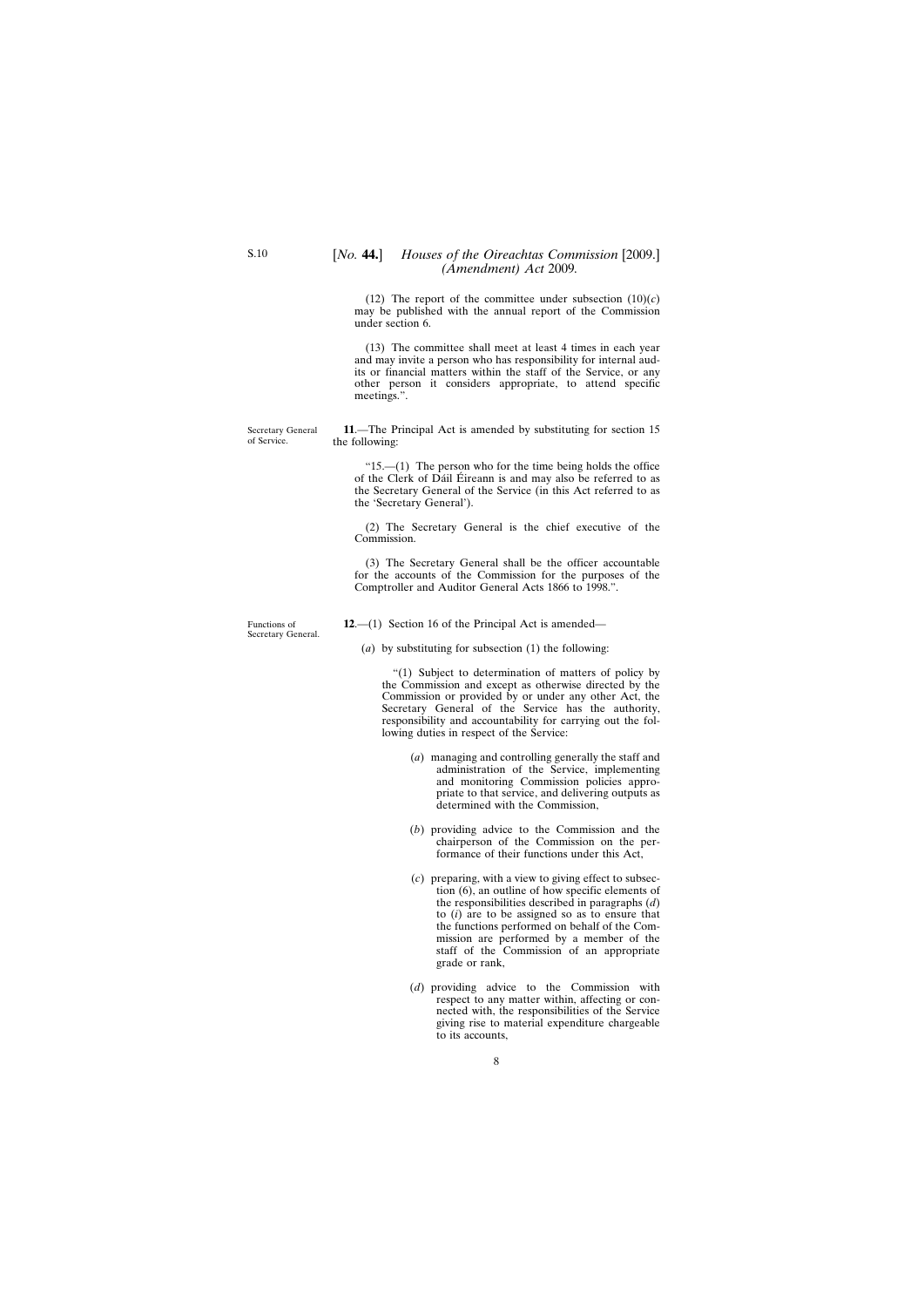## [2009.] *Houses of the Oireachtas Commission [No.* **44.]** *(Amendment) Act* 2009*.*

- (*e*) ensuring that appropriate arrangements are put into place that will facilitate an effective response to matters that pertain to both the Service and other branches of the public service,
- (*f*) ensuring that the resources of the Service are used in a manner that is in accordance with the Comptroller and Auditor General (Amendment) Act 1993 with a view to enabling the matters referred to in paragraphs (*a*) to (*d*) of section 19(1) of that Act to be appropriately addressed by the Secretary General,
- (*g*) preparing a statement on internal financial control for the purpose of it being reviewed by the Comptroller and Auditor General in the context of the audit to which section 14(2) relates,
- (*h*) examining and developing means that will improve the provision by the Service of cost effective services,
- (*i*) subject to the Civil Service Regulation Act 1956 and the Public Service Management (Recruitment and Appointments) Act 2004, managing all matters pertaining to appointments, performance, discipline and dismissals of staff below the grade of Principal, or its equivalent in the Service,
- (*j*) assigning the responsibility for performance of the functions for which the Secretary General is responsible to members of the staff of the Commission of an appropriate grade or rank, including the conditions pertaining to such assignments, in order to ensure coherence of policy across the Service and ensuring that, where appropriate, the responsibility for the performance of those functions is further assigned to other members of the staff of the Commission of an appropriate grade or rank,
- (*k*) providing progress reports on the implementation of the strategic plan, as defined in subsection  $(4)(b)$ , annually to the Commission.",
- (*b*) by substituting for subsection (3) the following:

"(3) The Secretary General is accountable to the Commission in carrying out the duties or functions referred to in subsection (1) and is accountable to it for ensuring economy, efficiency and effectiveness in the use of Commission resources.",

(*c*) by inserting after subsection (4) the following:

"(4A) The Secretary General shall prepare a statement of values for the Service and shall include such statement in the strategic plan referred to in subsection (4).",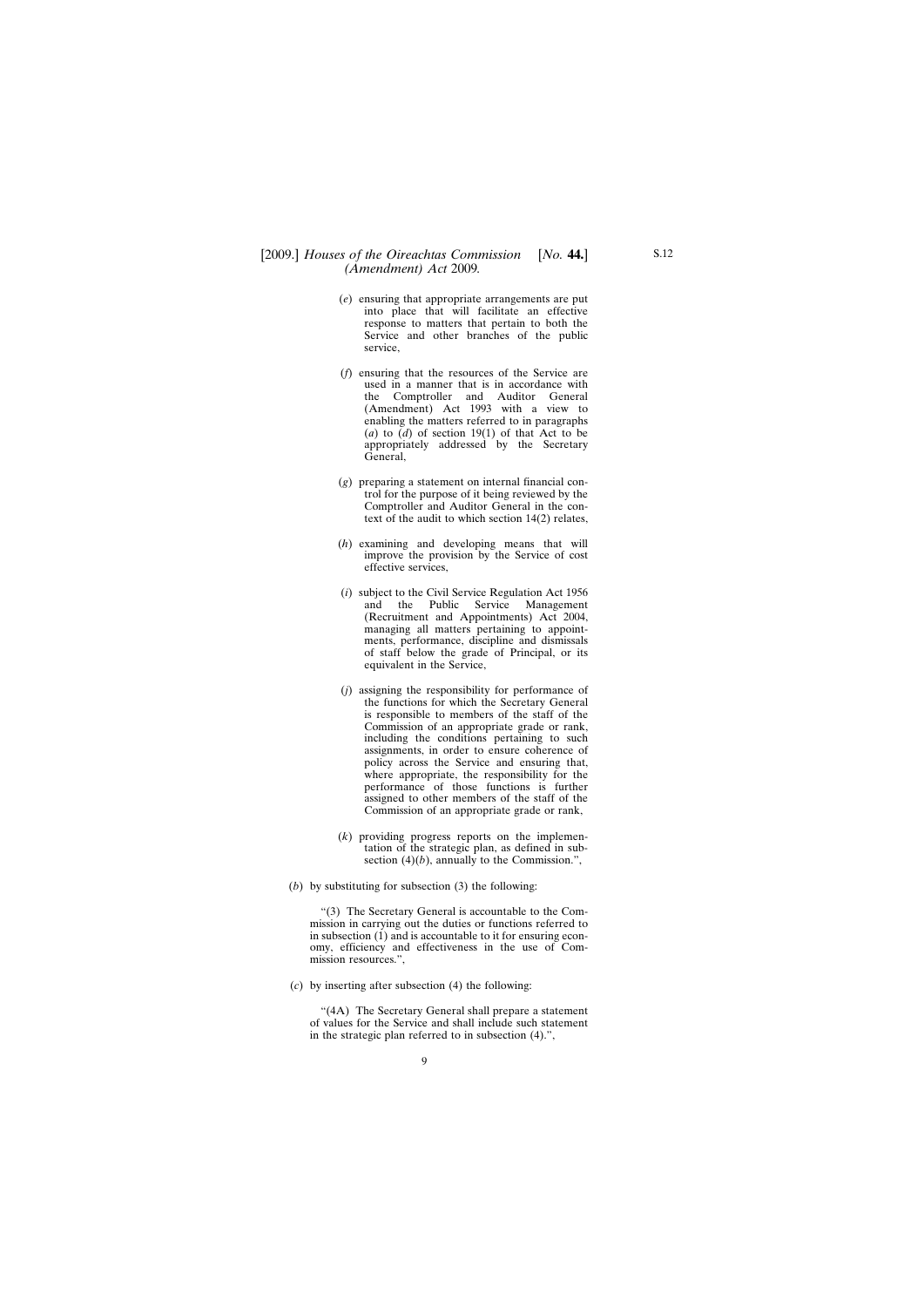<span id="page-9-0"></span>(*d*) by substituting for subsection (5) the following:

"(5) The Commission may, subject to this or any other Act, give directions in writing to the Secretary General in connection with his or her functions under subsections (1) to (4) other than—

- $(a)$  subsection  $(1)(i)$ ,
- (*b*) matters regarding the management of individual staff of the Service, and
- (*c*) in relation to advice sought from or given by him or her in his or her capacity as Clerk of Dáil Éireann in respect of Dáil Éireann or any of its committees or members.",

and

(*e*) in subsection (6)(*a*)(vi), by substituting "(1)(*i*)" for " $(1)(g)$ ".

(2) Section 14(2) (as amended by section 9 of the Act of 2006) of the Principal Act is amended by substituting " $16(1)(g)$ " for "16(1)(*ea*)".

**13**.—(1) Where an injury is claimed to have been sustained by a person in respect of which—

- (*a*) the person sustained the injury in the course of employment as a secretarial assistant (whether or not referred to by such title) by a member of either House of the Oireachtas or by a registered political party which at the relevant time had members in either or both of those Houses, and
- (*b*) such employment was remunerated by payments made by the Houses of the Oireachtas Commission,

then, the Commission may by regulations provide for the payment by the Commission to, or indemnification by the Commission of, such member or registered political party in respect of any award or settlement, together with the costs, incurred as a result of proceedings instituted by a person employed under regulations made by the Commission under section  $2(1)(c)$  (inserted by section 3 of the Act of 1996) of the Oireachtas (Allowances to Members) Act 1962.

- (2) The following are repealed:
	- (*a*) subsections  $(2)(d)$  and (4) of section 4 of the Principal Act, and
	- (*b*) section 4 of the Act of 1996.

(3) In this section "Act of 1996" means Oireachtas (Miscellaneous Provisions) and Ministerial and Parliamentary Offices (Amendment) Act 1996.

Payments, indemnification, etc., in respect of certain persons in employment.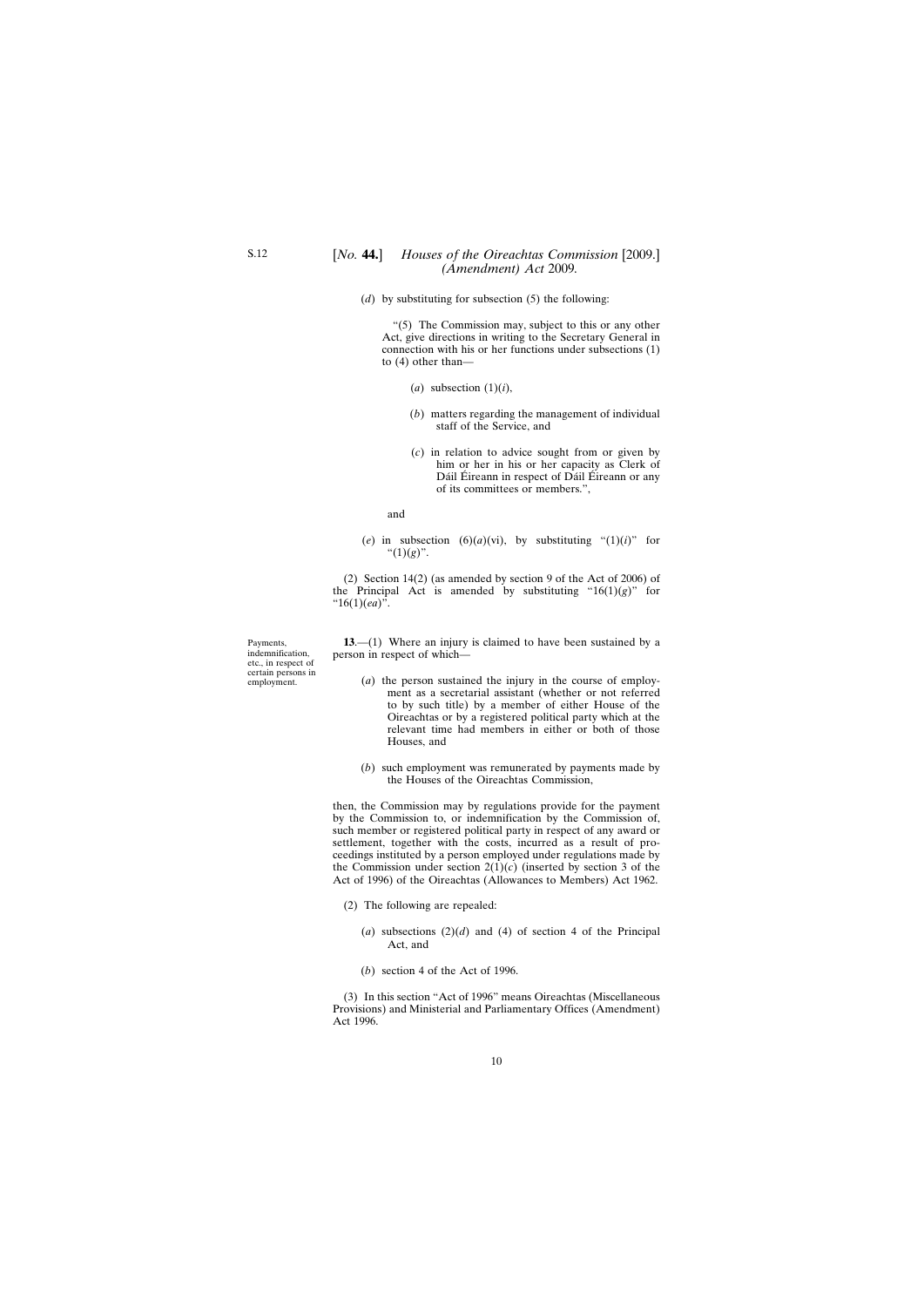# <span id="page-10-0"></span>[2009.] [ *Houses of the Oireachtas Commission No.* **44.**] *(Amendment) Act* 2009*.*

**14.** (1) The Acts specified in Part 1 of the Schedule are amended Reference in other as indicated in that Part.

(2) The statutory instruments specified in Part 2 of the Schedule  $\frac{\text{House of the}}{\text{Oireachtas}}$ are amended as indicated in that Part. Oireachtas.

**15.**—(1) This Act may be cited as the Houses of the Oireachtas Short title, Commission (Amendment) Act 2009.

collective citation and commencement.

enactments to Office of the

(2) The Houses of the Oireachtas Commission Acts 2003 and 2006, and this Act, may be cited together as the Houses of the Oireachtas Commission Acts 2003 to 2009.

(3) This Act comes into operation on 1 January 2010.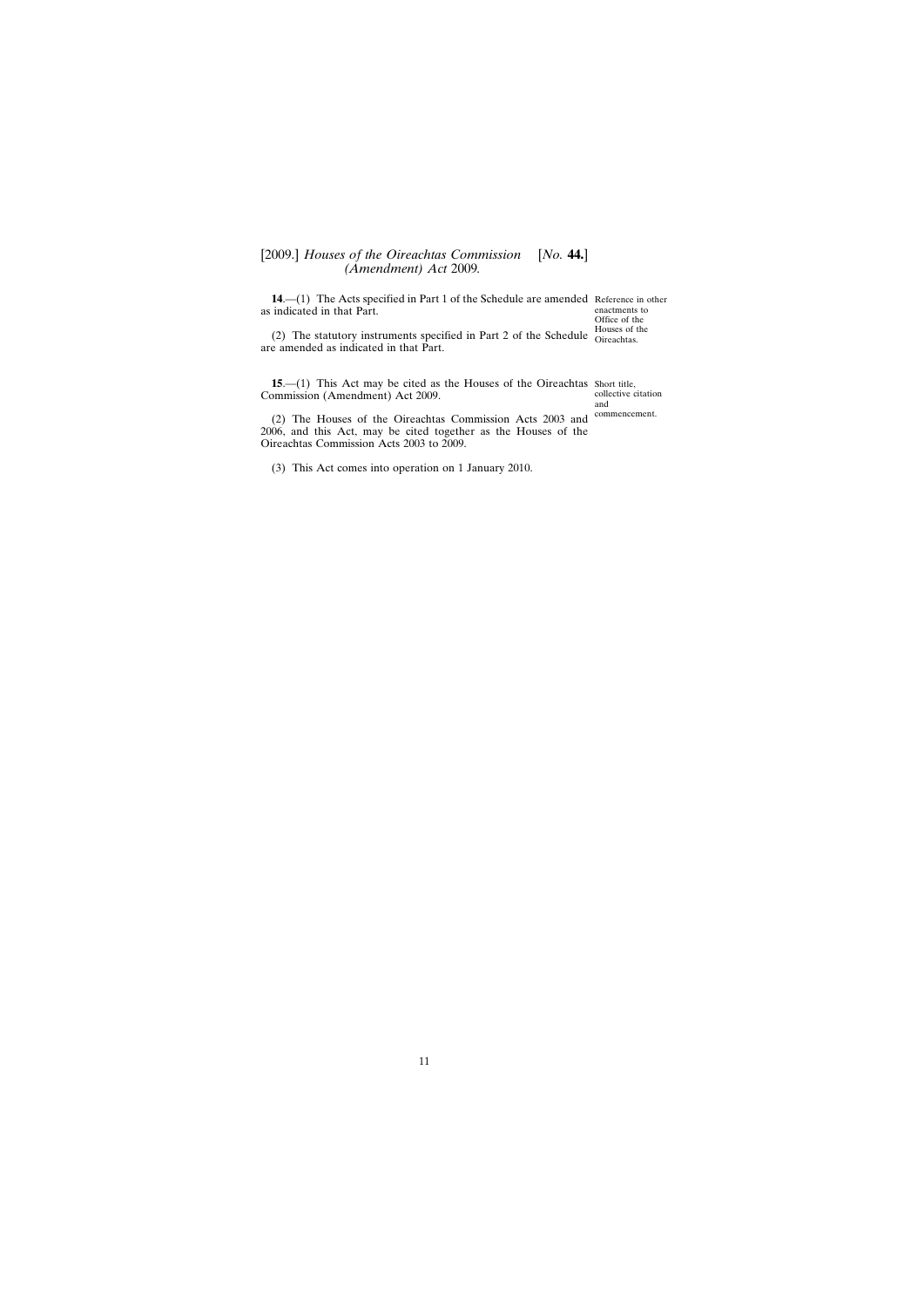# [*No.* **44.**] *Houses of the Oireachtas Commission* [2009.] *(Amendment) Act* 2009*.*

<span id="page-11-0"></span>*Section 14.*

## SCHEDULE

### PART 1

#### Amendment of Acts to Change Name of Office of the Houses of the Oireachtas to Houses of the Oireachtas Service

| Item | Provision affected                                                                                                                                                                                                     | Amendment                                                                                                                               |
|------|------------------------------------------------------------------------------------------------------------------------------------------------------------------------------------------------------------------------|-----------------------------------------------------------------------------------------------------------------------------------------|
| 1.   | Section $2(2)(a)$ and $(e)$<br>(inserted by section 6 of the<br>Civil Service Regulation<br>(Amendment) Act 2005) of<br>the Civil Service Regulation<br>Act 1956                                                       | Substitute "Houses of the Oireachtas<br>Service" for "Office of the Houses of<br>the Oireachtas".                                       |
| 2.   | Section 20(1)(d) and (e)<br>(inserted by section 16 of the<br>Civil Service Regulation<br>(Amendment) Act 2005) of<br>the Staff of the Houses of<br>the Oireachtas Act 1959                                            | Substitute "Houses of the Oireachtas<br>Service" for "Office of the Houses of<br>the Oireachtas".                                       |
| 3.   | Paragraph $1(7)$ of the First<br>Schedule to the Ethics in<br>Public Office Act 1995                                                                                                                                   | Substitute "Houses of the Oireachtas<br>Service" for "Office of the Houses of<br>the Oireachtas".                                       |
| 4.   | Section 2(1), paragraph $(j)$ in<br>the definition of "head of a<br>public body" and section<br>$22(1)(c)(I)$ and (II) of, and<br>paragraph $1(2)$ of the First<br>Schedule to, the Freedom of<br>Information Act 1997 | Substitute "Houses of the Oireachtas<br>Service" for "Office of the Houses of<br>the Oireachtas".                                       |
| 5.   | Schedule to the National<br><b>Treasury Management</b><br>Agency (Amendment) Act<br>2000                                                                                                                               | Substitute "Houses of the Oireachtas<br>Service" for "Office of the Houses of<br>the Oireachtas".                                       |
| 6.   | Section 2(1), paragraph $(f)$ in<br>the definition of "ceann<br>comhlachta phoiblí" of, and<br>paragraph $1(1)$ of the First<br>Schedule to, the Irish text of<br>the Official Languages Act<br>2003.                  | Substitute "Seirbhís Thithe an<br>Oireachtais" for "hOifig Thithe an<br>Oireachtais" and "Oifig Thithe an<br>Oireachtais" respectively. |
|      | Section 2(1), paragraph $(f)$ in<br>the definition of "head of a<br>public body" of, and<br>paragraph $1(1)$ of the First<br>Schedule to, the English text<br>of the Official Languages Act<br>2003.                   | Substitute "Houses of the Oireachtas<br>Service" for "Office of the Houses of<br>the Oireachtas".                                       |
| 7.   | Section 24 of the Electoral<br>(Amendment) Act 2004                                                                                                                                                                    | Substitute "Houses of the Oireachtas<br>Service" for "Office of the Houses of<br>the Oireachtas".                                       |
| 8.   | Section 2(1), paragraph $(e)$ in<br>the definition of "public<br>body", of the Disability Act<br>2005                                                                                                                  | Substitute "Houses of the Oireachtas<br>Service" for "Office of the Houses of<br>the Oireachtas".                                       |
| 9.   | Reference number 2, column<br>1, of Schedule 2 to the Civil<br>Service Regulation<br>(Amendment) Act 2005                                                                                                              | Substitute "Houses of the Oireachtas<br>Service" for "Office of the Houses of<br>the Oireachtas".                                       |